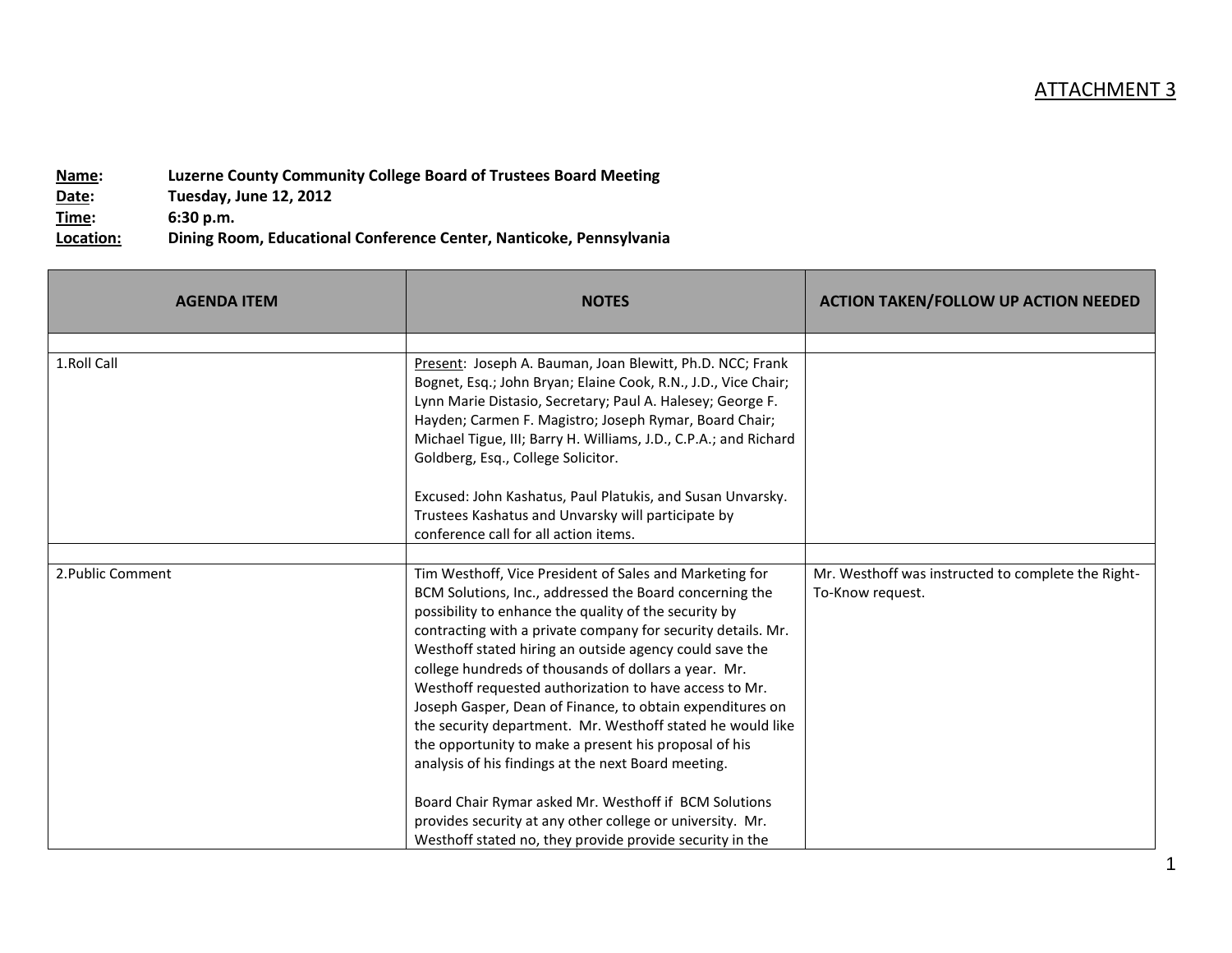|                                             | motor sports industry.                                                                                                                                                                                                                                                                                     |                                                                                                                             |
|---------------------------------------------|------------------------------------------------------------------------------------------------------------------------------------------------------------------------------------------------------------------------------------------------------------------------------------------------------------|-----------------------------------------------------------------------------------------------------------------------------|
|                                             | Barry H. Williams, J.D., C.P.A., stated the information<br>requested is a matter of public record, obtainable under<br>Right-To-Know.                                                                                                                                                                      |                                                                                                                             |
|                                             | Lynn Marie Distasio, Finance Committee Chair, suggested<br>the proposal be reviewed at committee level.                                                                                                                                                                                                    |                                                                                                                             |
|                                             | President Leary stated, in accordance with College policies<br>and procedures and Board By-Laws, any proposal should be<br>made to the administration. The proposal would be<br>processed through the administration, to the Board of<br>Trustees Finance Committee, and ultimately to the Board.          |                                                                                                                             |
|                                             | William Barrett, Director of Campus Safety and Security at<br>Luzerne County Community College. Mr. Barrett stated<br>over the last ten years the Security Department has evolved<br>into a Safety and Security Department. This department is<br>extremely safety oriented in emergency medical response, |                                                                                                                             |
|                                             | preparedness, and disaster planning. Noting the staff is<br>trained accordingly. At this time Mr. Barrett distributed<br>information pertaining to the Security Department.                                                                                                                                |                                                                                                                             |
|                                             | Mr. Barrett extended an invitation to visit the Campus<br>Safety and Security Department on campus.                                                                                                                                                                                                        |                                                                                                                             |
|                                             |                                                                                                                                                                                                                                                                                                            |                                                                                                                             |
| 3. Approval of April 17, 2012 Board Minutes | At this time Board Chair Rymar requested approval of the<br>April 17, 2012 Board minutes.                                                                                                                                                                                                                  | Approved. Carmen F. Magistro made a motion to<br>approve the April 17, 2012 Board minutes; seconded<br>by George F. Hayden. |
|                                             |                                                                                                                                                                                                                                                                                                            | Vote was all "yes". Motion carried.                                                                                         |
|                                             |                                                                                                                                                                                                                                                                                                            |                                                                                                                             |
| 4. Approval of June 12, 2012 Board Agenda   | At this time Board Chair Rymar requested approval of the<br>June 12, 2012 Board agenda.                                                                                                                                                                                                                    | Approved. Joan Blewitt, Ph.D., NCC, made a motion<br>to approve the June 12, 2012 Board agenda;<br>seconded by John Bryan.  |
|                                             |                                                                                                                                                                                                                                                                                                            | Vote was all "yes". Motion carried.                                                                                         |
|                                             |                                                                                                                                                                                                                                                                                                            |                                                                                                                             |
| 5. Report of Officers and Agents            | Joseph Gasper, Dean of Finance, presented the following                                                                                                                                                                                                                                                    |                                                                                                                             |
| <b>O</b> Treasurer's Report                 | overview of the proposed 2012-2013 Fiscal Year Budgets.                                                                                                                                                                                                                                                    |                                                                                                                             |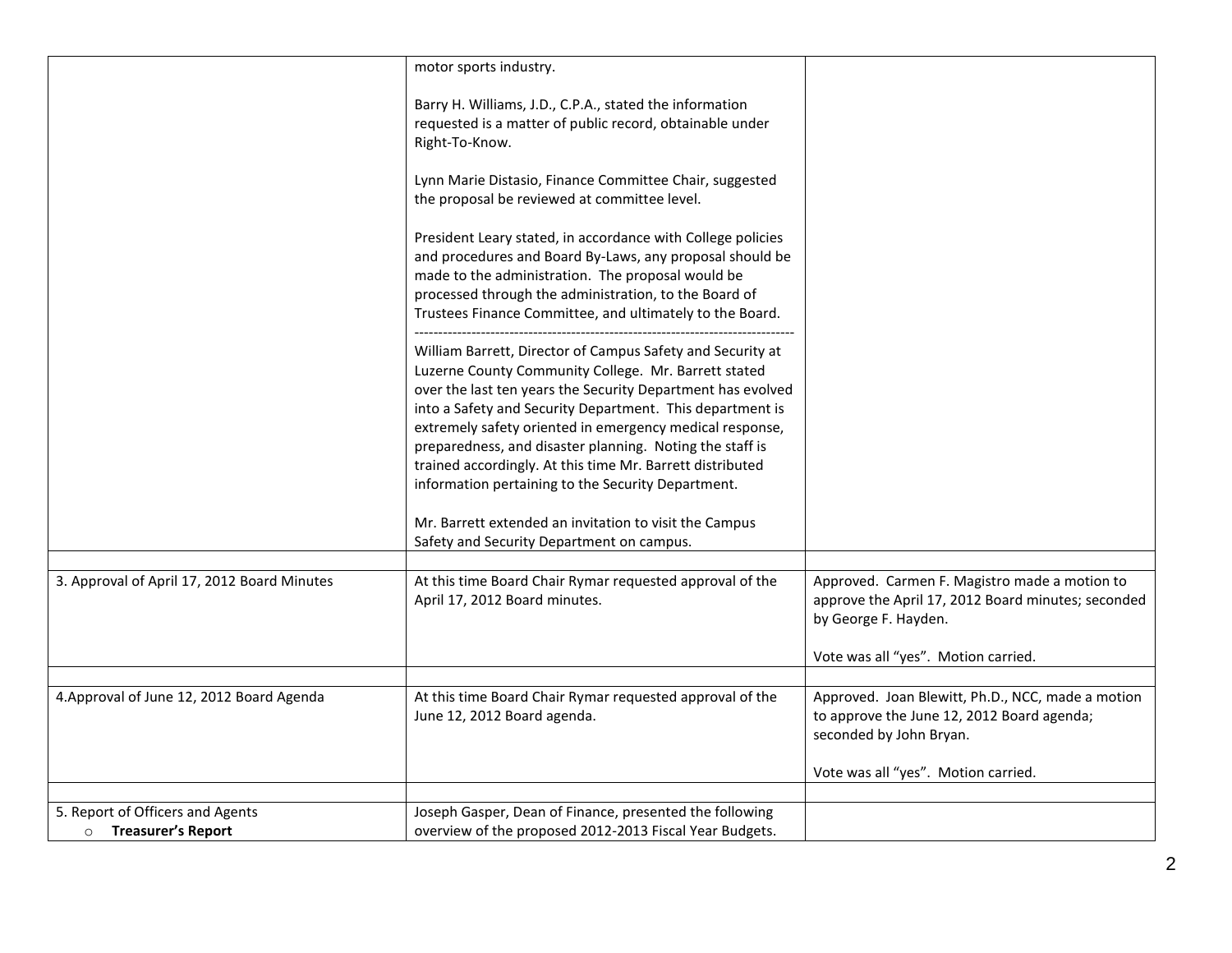| These budgets were reviewed in detail at the May 31st,<br>2012 Finance Committee Meeting.                                                                                                                                                                                                                                                                                                                                                                                                                                                                                                                               |  |
|-------------------------------------------------------------------------------------------------------------------------------------------------------------------------------------------------------------------------------------------------------------------------------------------------------------------------------------------------------------------------------------------------------------------------------------------------------------------------------------------------------------------------------------------------------------------------------------------------------------------------|--|
| The College's Proposed 2012-2013Operating Budget is<br>\$41,137,010 and the Capital Budget is \$4,176,710 for a<br>combined total of \$45,313,720.                                                                                                                                                                                                                                                                                                                                                                                                                                                                      |  |
| Salaries are built from the list of current staff. Benefits are<br>built from actual employee positions and rates. Non-<br>Discretionary line items are based on experience and<br>trends. Department requests are based on the budget<br>hearing, enrollment, trends and reallocation of non-<br>contractual line items.                                                                                                                                                                                                                                                                                               |  |
| The Revenues for the Operating Budget are derived from<br>Student Tuition and fees, Seminars, Interest income,<br>Luzerne County, the Commonwealth of Pennsylvania, and<br>Other Income. The proposed budget includes level funding<br>from the Comm. of PA and Luzerne County. Level<br>enrollment is projected and is based on 155,830 Credit<br>Hours. A \$12.00 per Credit increase is proposed to the<br>Tuition. Also proposed are a \$2.00 increase per Credit to<br>the Technology Fee and a \$1.00 increase in the General<br>Service Fee. Grants are Restricted Funds and are not<br>included in the budgets. |  |
| The budgets were prepared projecting (as of May 2012) the<br>Current Year Income and Expenditures for comparison to<br>the Proposed Budget. The projections for the current year<br>do not include the total year-end closing adjustments for<br>line items as Post Retirement Benefits, Inventory<br>Adjustments or other unanticipated items such as a Health<br>Care Catastrophic Claim or an emergency repair.                                                                                                                                                                                                      |  |
| Operating Revenue Source of Funds - The \$12.00 tuition<br>increase equates to \$2,019,960, the \$2.00 increase in the<br>technology fee equates to \$311,660 and the \$1.00 increase<br>in general service fees equates to \$136,889. The budget<br>also includes increases to some of the Course Fees.                                                                                                                                                                                                                                                                                                                |  |
| Non Sponsor Income is the amount of Out of County and                                                                                                                                                                                                                                                                                                                                                                                                                                                                                                                                                                   |  |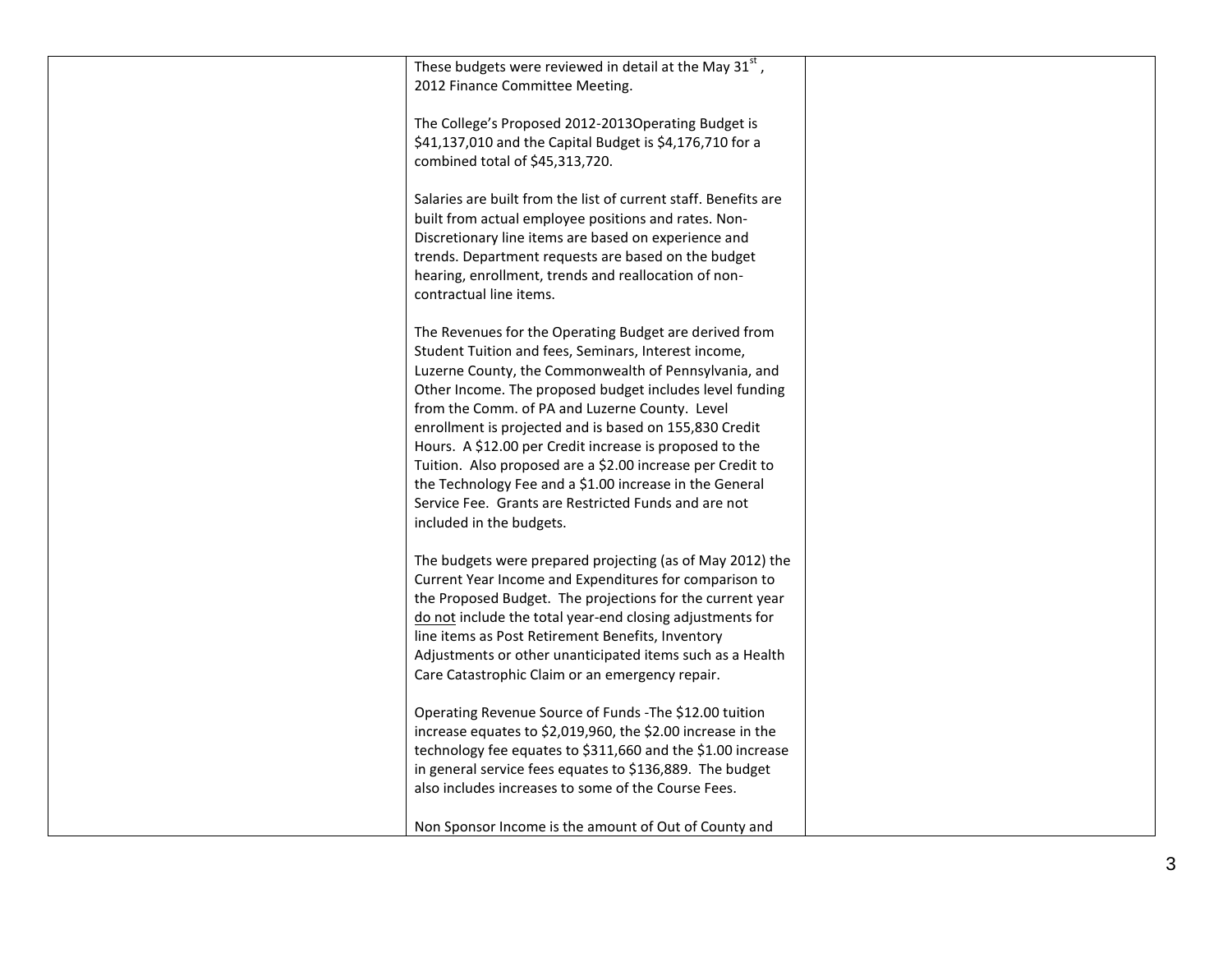| Out of State tuition and includes the anticipated increase to<br>this population. Other Income of \$187,598 is the transfer<br>from the Bookstore to the current fund. There is a slight<br>increase in Seminar Income (non-credit). The increase to<br>Miscellaneous Income represents the anticipated increase<br>from the Spectrum Lease Agreement that is under review.<br>Finally the Tuition Stabilization represents a transfer from<br>the College's Restricted Reserve to offset a larger tuition<br>increase.                                                                                                                                                                                                                                                                                                                                                                                                                                                                         |  |
|-------------------------------------------------------------------------------------------------------------------------------------------------------------------------------------------------------------------------------------------------------------------------------------------------------------------------------------------------------------------------------------------------------------------------------------------------------------------------------------------------------------------------------------------------------------------------------------------------------------------------------------------------------------------------------------------------------------------------------------------------------------------------------------------------------------------------------------------------------------------------------------------------------------------------------------------------------------------------------------------------|--|
| Non - Discretionary items of Salaries and Fringe Benefits -<br>The net increase in salaries is \$494,770 a 2.18% increase<br>from the 2011-2012 projection. Fringe benefits increased<br>\$806,791 an 8.42% increase from the 2011-2012 projection.<br>The increase is mainly due to a 9.68% increase in Health<br>Care Costs. The Early Retirement Incentive reflects an<br>increase of \$196,909 or 211.14% and is based on<br>anticipated payments as of May 2012.                                                                                                                                                                                                                                                                                                                                                                                                                                                                                                                           |  |
| Non-Discretionary Line Items in the budget which are fixed<br>or contractual expenditures-Some of the line items that<br>contain higher percentage changes when comparing the<br>proposed budget 2012-2013 to the 2011-2012 projection<br>are: Accreditation: This increased \$15,600 or 156.00%. The<br>academics programs for Business, Computer Information<br>Systems, Emergency Medical Services and Early Childhood<br>Education are scheduled for accreditation in FY 2012-2013.<br>Freight: \$5,000, a 50.00% change due to anticipated<br>increases in shipping costs. Gas & Water: \$29,100 a 14.26%<br>increase and Heat Light & Power: \$30,000 a 2.20%. The<br>variances are due to anticipated increase in usage from the<br>current year. Postage is up due to anticipated rate<br>increases. Vehicle Operating Costs increased \$15,500 or<br>91.18% due to the aging of the current fleet of College<br>Vehicles and anticipated increases in repair and<br>maintenance costs. |  |
| Discretionary Line Items - Some of the line items that<br>contain higher percentage changes when comparing the<br>proposed budget 2012-2013 to the 2011-2012 projection<br>are: Acquisitions were decreased \$10,000 for budgetary                                                                                                                                                                                                                                                                                                                                                                                                                                                                                                                                                                                                                                                                                                                                                              |  |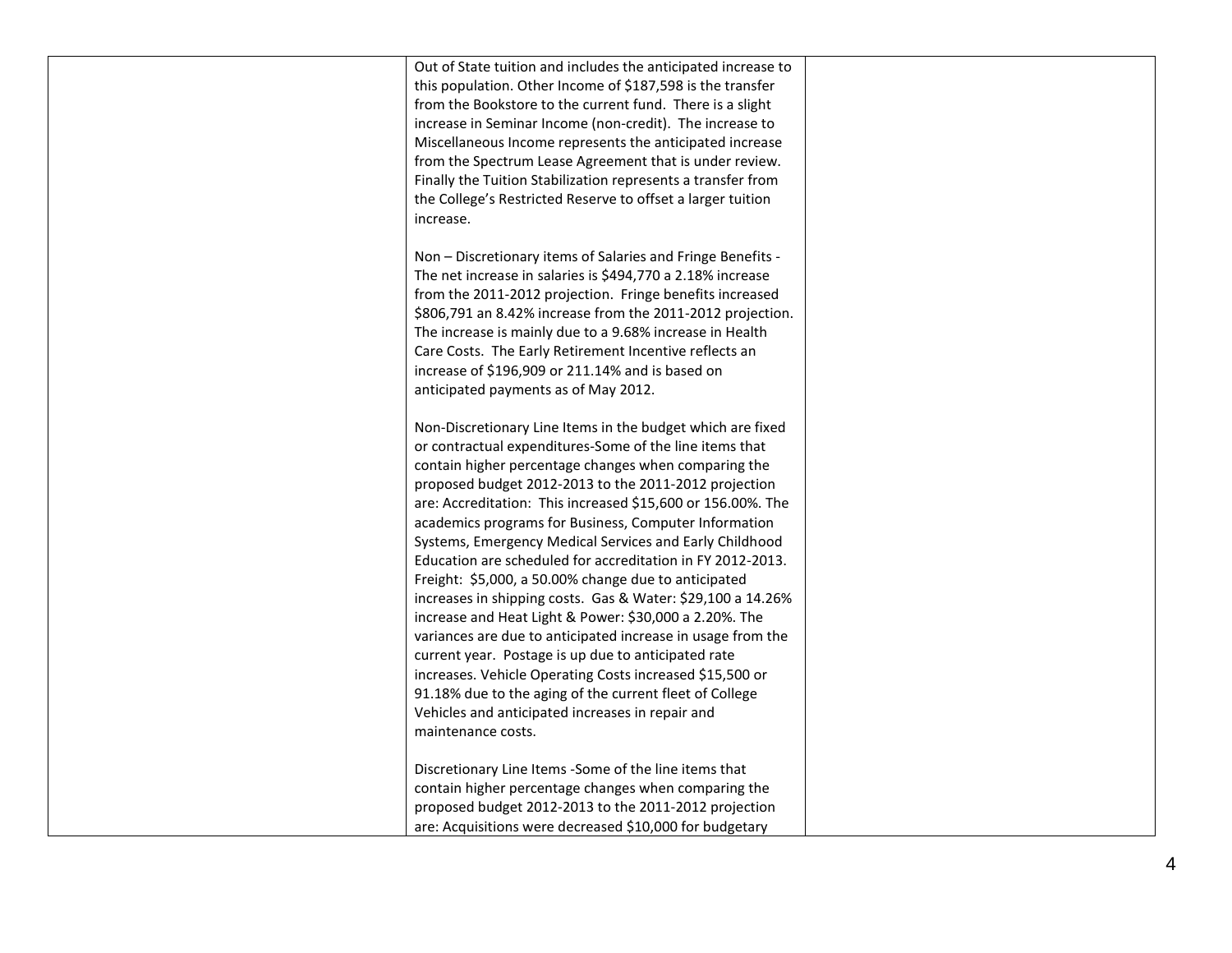| reasons. This line item includes small equipment purchases<br>(items that are less than \$4,000) that previously were<br>capital purchases as defined by the Commonwealth but<br>now are operating costs. Repairs / Renovations show a<br>slight decrease of \$10,500 which is primarily due to lower<br>than anticipated costs for HVAC repairs. Most repairs are<br>now done by College personnel rather than an outside<br>contractor. Supplies reflect a 23.50% increase from current<br>year projection which is due to reducing current year costs<br>for supplies. In addition the proposed budget includes<br>anticipated price increases as well as additional supplies<br>needed for various labs. |  |
|--------------------------------------------------------------------------------------------------------------------------------------------------------------------------------------------------------------------------------------------------------------------------------------------------------------------------------------------------------------------------------------------------------------------------------------------------------------------------------------------------------------------------------------------------------------------------------------------------------------------------------------------------------------------------------------------------------------|--|
| In summary Salaries and Benefits total \$33,874,685 and<br>make up 82.35% of the Operating Budget. Other Non-<br>Discretionary Expenses total \$4,469,239 and are 10.86% of<br>the Operating Budget and Discretionary Items total<br>\$2,793,086 for the remaining 6.79% of the Budget. The<br>proposed Operating Budget totals \$41,137,010.                                                                                                                                                                                                                                                                                                                                                                |  |
| Capital Budget -Capital Expenditures include Facility Leases,<br>Equipment Purchases and Leases and Debt Service.<br>Income for the Capital Budget is derived from the following                                                                                                                                                                                                                                                                                                                                                                                                                                                                                                                             |  |
| sources: the Commonwealth will contribute \$2,085,769,<br>Luzerne County will contribute \$1,251,123, Bookstore<br>transfer and sale of assets of \$214,618, Foundation<br>\$100,000 and Capital Fees \$525,200. Capital Expenditures<br>include Facility Leases in the amount of \$635,345,<br>Equipment Purchases and Leases total \$497,361 and Debt<br>Service is \$3,044,004. The proposed Capital Budget totals<br>\$4,176,710.                                                                                                                                                                                                                                                                        |  |
| The final three budgets are the College's Auxiliary Budgets<br>which include the Bookstore, Food Services and the Student<br>Activities.                                                                                                                                                                                                                                                                                                                                                                                                                                                                                                                                                                     |  |
| Bookstore - The proposed 2012-2013 budget is comprised<br>of \$4,383,500 in income and Expenditures of \$3,885,675 for<br>a total Net income of \$497,825. Part of this net income is<br>used to support the revenue for college operating expenses,                                                                                                                                                                                                                                                                                                                                                                                                                                                         |  |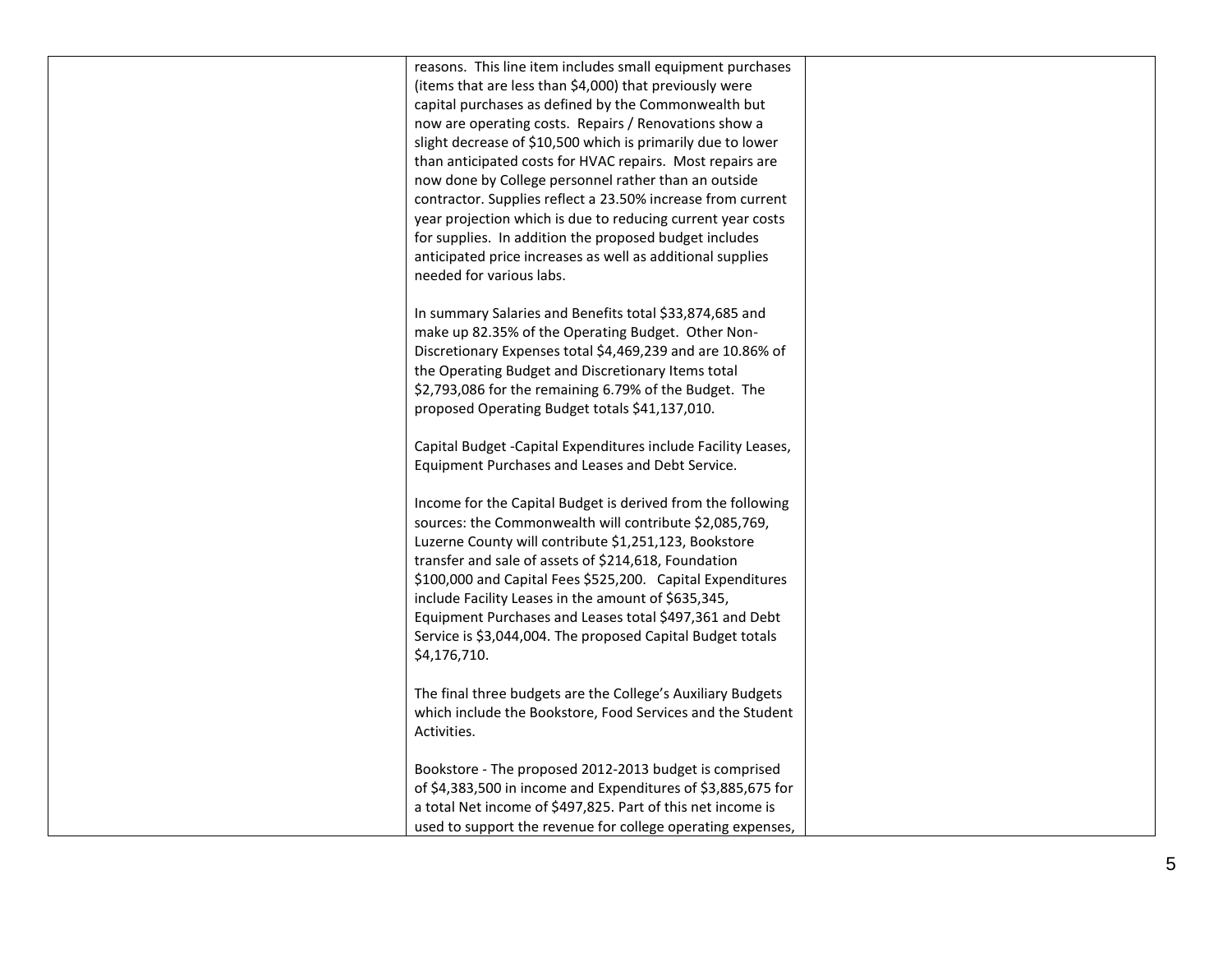|                                      | capital expenses and the small operating loss in Food<br>Service.<br>Food Service - The proposed 2012-2013 budget is comprised<br>of \$392,473 in income and Expenditures of \$413,017. (A<br>projected Net Loss of \$20,544.)<br>Student Activities - The Student Activities Budget which is<br>comprised of \$363,548 in income and Expenditures of<br>\$363,548. The Revenue for this budget comes from a<br>portion of the general services fees collected from the<br>students each fiscal year.<br>At this time, Joseph Gasper extended a very special thank<br>you to Mary Lou Yerke and Natalie Staron for all their help,<br>support and assistance provided in preparing these budgets.<br>At this time President Leary expressed his appreciation to<br>Joseph Gasper for his leadership and thanks to Mary Lou<br>Yerke, Natalie Staron and the entire Finance team for all of<br>their hard work with the budget. |  |
|--------------------------------------|--------------------------------------------------------------------------------------------------------------------------------------------------------------------------------------------------------------------------------------------------------------------------------------------------------------------------------------------------------------------------------------------------------------------------------------------------------------------------------------------------------------------------------------------------------------------------------------------------------------------------------------------------------------------------------------------------------------------------------------------------------------------------------------------------------------------------------------------------------------------------------------------------------------------------------|--|
| <b>Foundation Report</b><br>$\Omega$ | Sandra Nicholas, Executive Director, Foundation reported<br>that the ribbon-cutting for the Benco Dental Clinic will be<br>held on September 19, 2012 at the Health Sciences Center.<br>The Foundation received three new scholarships: the<br>Courtney L. Engle Memorial Scholarship, which is now an<br>endowed scholarship; the Peter and Cynthia Mahalick<br>Scholarship; and the Jesse Sterowski Memorial Scholarship.<br>Scholarships are renewed as a retention effort.<br>For fiscal year 2011-2012, the Foundation awarded 265<br>scholarships for a total of \$173,000, the highest amount<br>ever awarded.<br>The General College Endowment Fund, established with the<br>assistance of the Title III Grant, has raised \$114,000 toward<br>the multi-year goal of \$180,000. The College has requested<br>the first match draw down from the federal government of<br>\$55,000.                                    |  |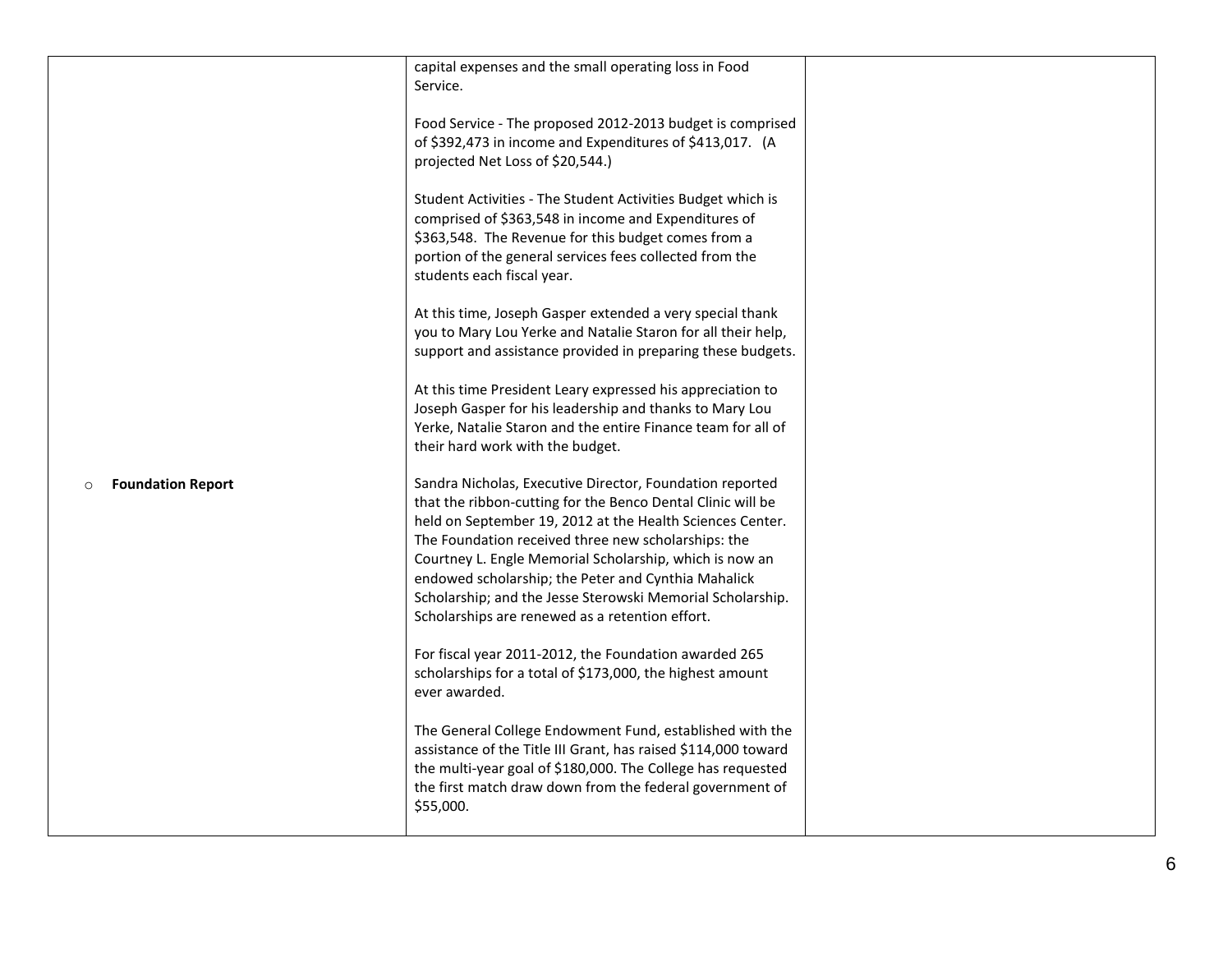|                               | The College has received three new grants: Proctor and<br>Gamble Foundation - \$5,000 to purchase dental and<br>educational supplies for children being served by the Benco<br>Dental Clinic; Central Susquehanna Community Foundation<br>- \$13,000 to help establish a CAN geriatric job training<br>program for residents of the Columbia/Luzerne County<br>area; and the Blue Ribbon Foundation - \$8,000 to purchase<br>dental supplies to serve an additional 520 low income<br>residents of Luzerne, Lackawanna, and Wyoming Counties.<br>More than 230 participants attended the annual Dental<br>Alumni Day on May 11. The program is a continuing<br>education opportunity for area dental professionals.<br>Joan Blewitt, Ph.D., NCC, noted enclosed in the Board<br>packets were copies of thank you notes from the students<br>who have received scholarships and who were extremely<br>grateful for their scholarships.                      |  |
|-------------------------------|------------------------------------------------------------------------------------------------------------------------------------------------------------------------------------------------------------------------------------------------------------------------------------------------------------------------------------------------------------------------------------------------------------------------------------------------------------------------------------------------------------------------------------------------------------------------------------------------------------------------------------------------------------------------------------------------------------------------------------------------------------------------------------------------------------------------------------------------------------------------------------------------------------------------------------------------------------|--|
| President's Report<br>$\circ$ | President Leary reported the College will receive the Pride<br>of Place award at the Greater Wilkes Barre Chamber of<br>Commerce annual luncheon on June 26, 2012. The Joseph<br>A. Paglianite Culinary Institute won in the new construction<br>category.<br>Luzerne County Community College will host the second<br>annual 2012 Relay For Life of South Valley from Saturday,<br>June 23, at 10 a.m. until Sunday, June 24, at 10 a.m., at the<br>LCCC campus.<br>An opening ceremony will be held on Saturday, June 23, at<br>10 a.m., in front of the College's Advanced Technology<br>Center. A survivor celebration and luncheon will be held at<br>11:30 a.m. on June 23, followed by a survivors' lap. A candle<br>ceremony will be held at 8:30 p.m. and a midnight<br>memories ceremony will be held at midnight, in front of the<br>College's Advanced Technology Center. The event will end<br>with a closing ceremony on June 24, at 10 a.m. |  |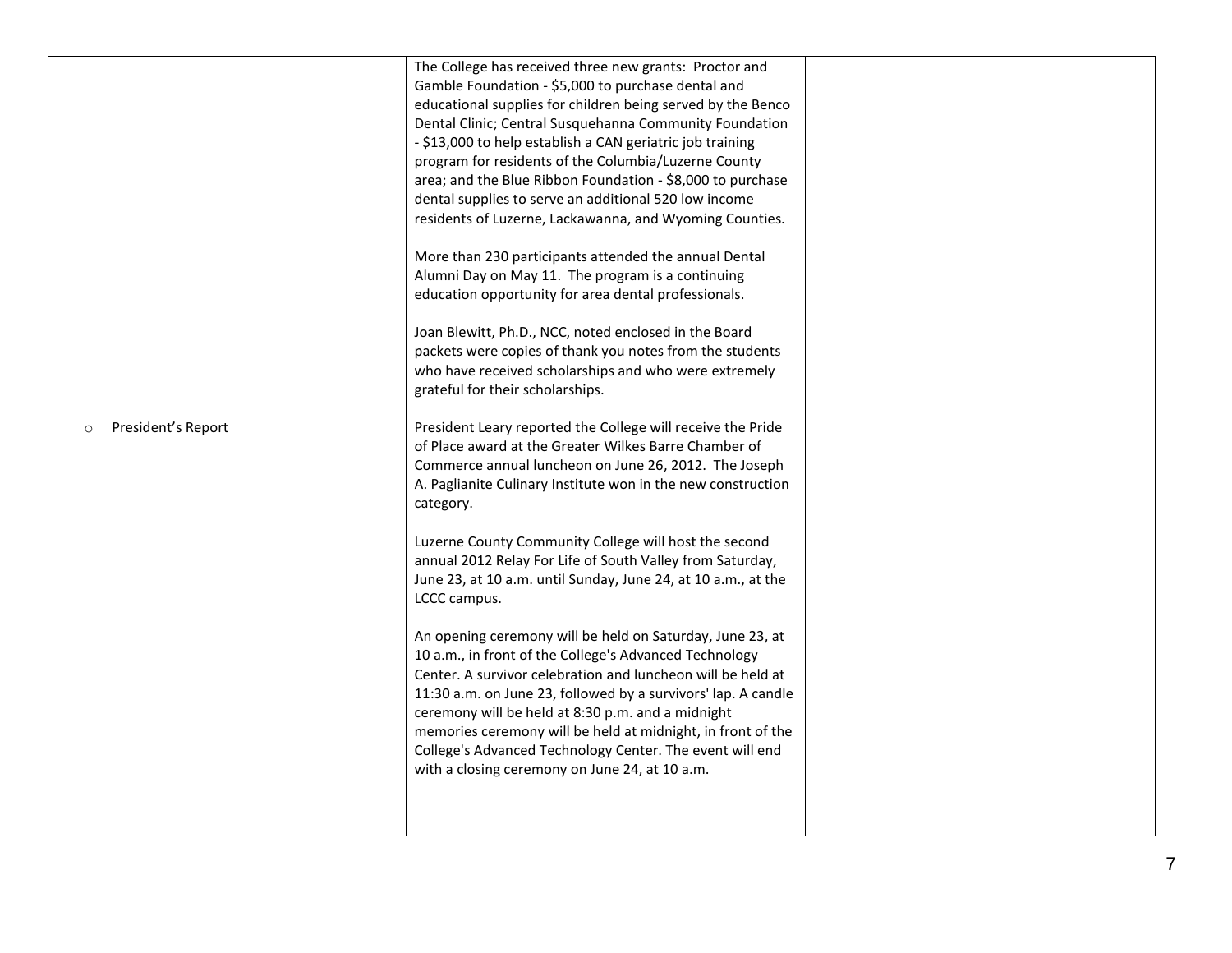|                                                                                            | number of teams participating this year. Last year the total<br>amount raised was \$10,396.00. Already this year the<br>amount raised has totaled \$12,384.00.<br>The Relay For Life event is free and open to the public. We<br>hope everyone can come out to the campus to show their<br>support for the Relay for Life and more importantly, for<br>those the event is held in honor and memory of. President<br>Leary expressed his appreciation to Maureen Ryneski who<br>has lead for the past two years.<br>The College will hold two management retreats in the<br>upcoming week. Tomorrow, June 13 <sup>th</sup> , all administrative<br>staff and some 12-month faculty will participate in the third<br>of a three-part Conflict Resolution training series. The<br>program will consist of hands on activities designed to allow<br>staff to brainstorm and cooperatively identify best practices<br>for handling difficult situations. The week of June 20 <sup>th</sup> , the<br>President's Leadership Team will hold its annual retreat<br>with one half of the program dedicated to planning and the<br>other half to professional leadership training. |                                                                                                                                    |
|--------------------------------------------------------------------------------------------|--------------------------------------------------------------------------------------------------------------------------------------------------------------------------------------------------------------------------------------------------------------------------------------------------------------------------------------------------------------------------------------------------------------------------------------------------------------------------------------------------------------------------------------------------------------------------------------------------------------------------------------------------------------------------------------------------------------------------------------------------------------------------------------------------------------------------------------------------------------------------------------------------------------------------------------------------------------------------------------------------------------------------------------------------------------------------------------------------------------------------------------------------------------------------|------------------------------------------------------------------------------------------------------------------------------------|
| 6. Report/Action of the Executive Committee<br>6A. Ratification of Professor Emeritus 2012 | 6A. Recommend the Luzerne County Community College<br>Board of Trustees ratify and reaffirm the title of Professor<br>Emeritus 2012 be bestowed upon Dr. Jean Barney,<br>Professor, Social Science/History.<br>Elaine Cook, R.N., J.D., Vice Chair, noted Trustees John<br>Kashatus and Susan Unvarsky were going to participate by<br>conference call for one action item on the agenda. It was<br>recommended, due to the importance of all the action items<br>on the agenda, that Trustee Kashatus and Unvarsky<br>participate by conference call for all action items.<br>At this time Trustees John Kashatus and Susan Unvarsky<br>participated via conference call.                                                                                                                                                                                                                                                                                                                                                                                                                                                                                               | 6A. Approved. Motion made by Elaine Cook, R.N.,<br>J.D., Vice Chair; seconded by John Bryan.<br>Vote was all "yes". Motion carried |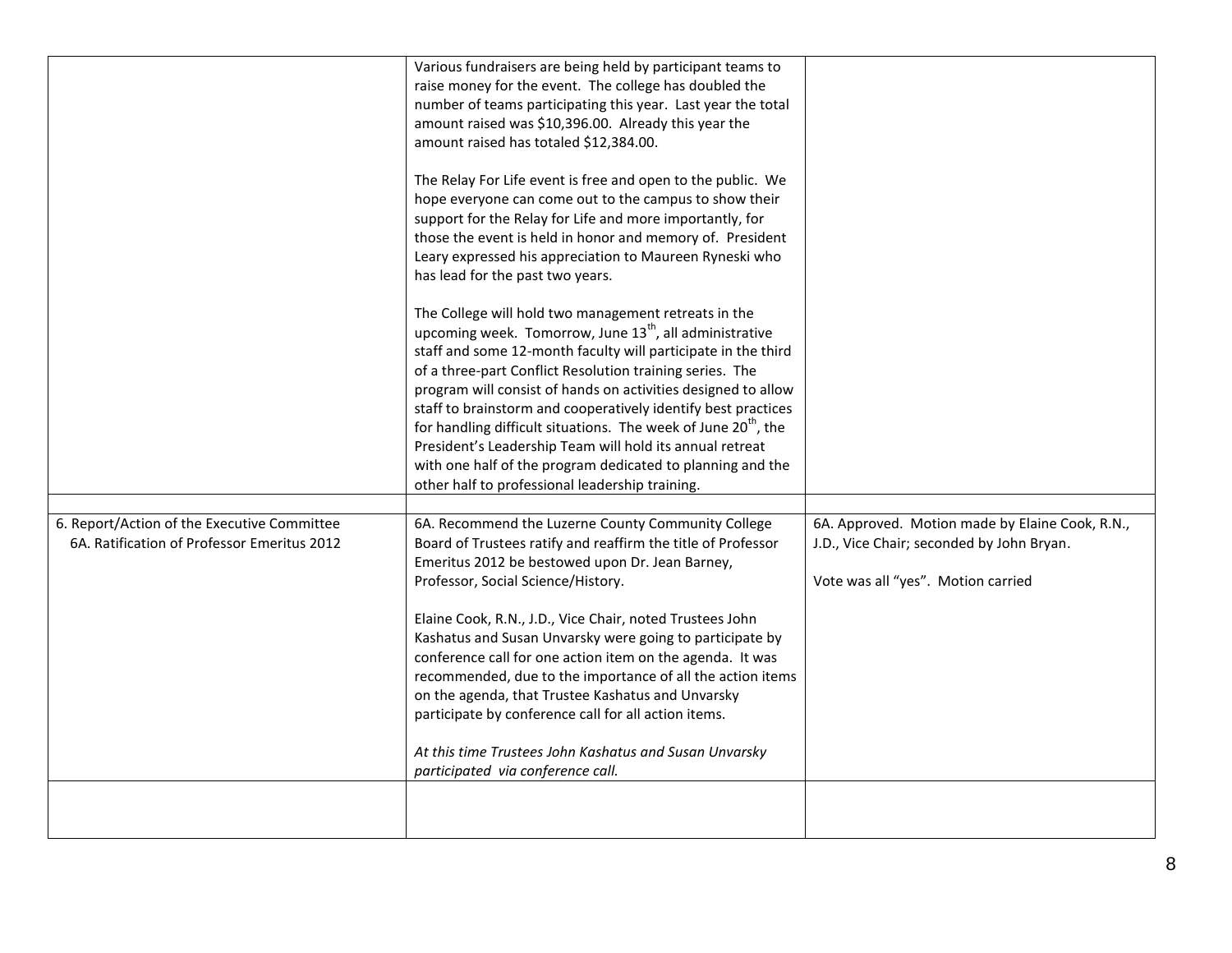| 7. Report/Action of the Academic Committee                                                      | Joan Blewitt, Ph.D., NCC, presented the Academic<br>Committee report.                                                                                                                                          |                                                                                                                                                                                                                                                                              |
|-------------------------------------------------------------------------------------------------|----------------------------------------------------------------------------------------------------------------------------------------------------------------------------------------------------------------|------------------------------------------------------------------------------------------------------------------------------------------------------------------------------------------------------------------------------------------------------------------------------|
| 7A. Administrative Policies:<br><b>Strategic Planning Policy</b><br>$\circ$                     | 7A. Recommend the Luzerne County Community College<br>Board of Trustees approve the administrative policy,<br><b>Strategic Planning Policy.</b>                                                                | 7A. Approved. Motion made by Barry H. Williams,<br>J.D., C.P.A., seconded by Carmen F. Magistro.                                                                                                                                                                             |
|                                                                                                 |                                                                                                                                                                                                                | Vote was all "yes". Motion carried.                                                                                                                                                                                                                                          |
| 7B. Approval of Program Addition, Deletion and<br>Modifications                                 | 7B. Recommend the Luzerne County Community College<br>Board of Trustees approve the program addition, deletion<br>and modifications as presented.                                                              | 7B. Approved. Motion made by Joan Blewitt, Ph.D.,<br>NCC; seconded by George F. Hayden.                                                                                                                                                                                      |
|                                                                                                 |                                                                                                                                                                                                                | Vote was all "yes". Motion carried.                                                                                                                                                                                                                                          |
|                                                                                                 |                                                                                                                                                                                                                |                                                                                                                                                                                                                                                                              |
| 8. Report/Action of the Finance Committee:                                                      | Lynn Marie Distasio, Secretary and Committee Chair,<br>Finance Committee presented the Finance Committee<br>report.                                                                                            |                                                                                                                                                                                                                                                                              |
| 8A. College Budget 2012-2013                                                                    | 8A. Recommend the Luzerne County Community College<br>Board of Trustees approve the Luzerne County Community<br>College Operating and Capital Budget for Fiscal Year 2012-<br>2013; and the Auxiliary Budgets. | 8A. Approved. Motion made by Carmen F.<br>Magistro; seconded by Barry H. Williams, J.D., C.P.A<br>Vote was all "yes". Motion carried.                                                                                                                                        |
| 8B. Summary of Payments                                                                         | 8B. Recommend the Luzerne County Community College<br>Board of Trustees approve the summary of payments.                                                                                                       | 8B. Approved. Motion made by Carmen F. Magistro;<br>seconded by Joan Blewitt, Ph.D., NCC.                                                                                                                                                                                    |
|                                                                                                 |                                                                                                                                                                                                                | Vote was all "yes". Motion carried.                                                                                                                                                                                                                                          |
| 8C. Approval of Administrative Policy<br><b>Current Deposit and Transport Policy</b><br>$\circ$ | 8C. Recommend the Recommend the Luzerne County<br>Community College Board of Trustees approve the<br>administrative policy, Currency Deposit and Transport policy.                                             | 8C. Approved. Motion made by George F. Hayden;<br>seconded by Joseph Bauman.                                                                                                                                                                                                 |
|                                                                                                 |                                                                                                                                                                                                                | Vote was all "yes". Motion carried.                                                                                                                                                                                                                                          |
| 8D. RFP Media Buyers Services                                                                   | 8D. Recommend the Luzerne County Community College<br>Board of Trustees approve Media Buyer Services and<br>Advertising Production to Brandstorm Advertising at the                                            | 8D. Motion made by Joan Blewitt, Ph.D., NCC;<br>seconded by Paul Halesey.                                                                                                                                                                                                    |
|                                                                                                 | three year cost of \$38,450.01.                                                                                                                                                                                | On the question. Elaine Cook, R.N., J.D., Vice Chair,<br>wanted all the trustees to know this was not the<br>lowest bid. At the Finance Committee there was not<br>a unanimous vote of approval. The reason to use this<br>company seemed more of a familiarity of a company |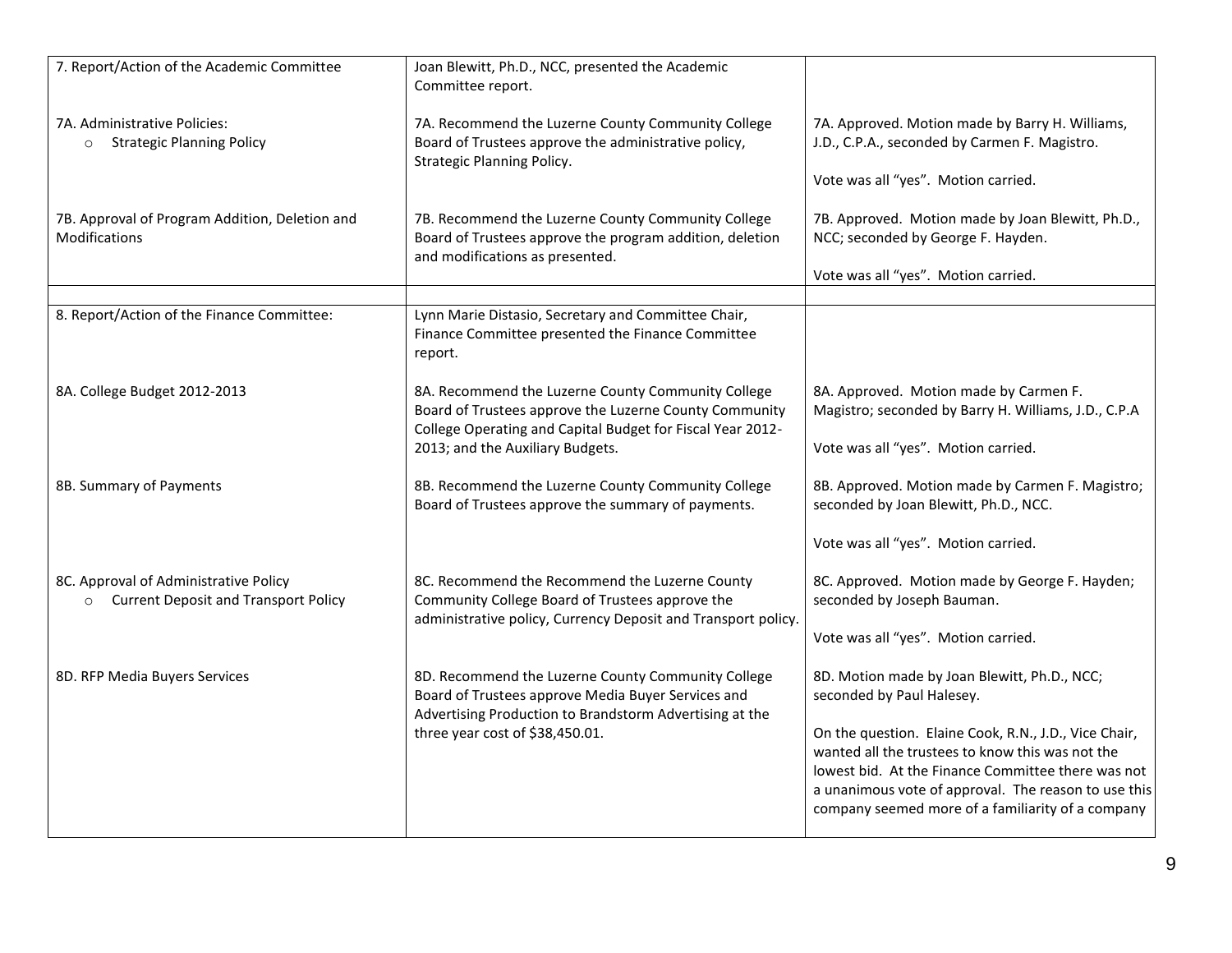|                                        |                                                                                                                                                                                 | they have been using.                                                                                                                                                                                                                                                                                                                                                                                                                                                                                                                         |
|----------------------------------------|---------------------------------------------------------------------------------------------------------------------------------------------------------------------------------|-----------------------------------------------------------------------------------------------------------------------------------------------------------------------------------------------------------------------------------------------------------------------------------------------------------------------------------------------------------------------------------------------------------------------------------------------------------------------------------------------------------------------------------------------|
|                                        |                                                                                                                                                                                 | Sandra Nicholas stated the Marketing Department<br>has been using this company for the past three years.<br>Mr. Bogdon has followed-up with his national<br>surveys, group meetings with our students, and<br>discussing the marketing with his class. Ms. Nicholas<br>stated it was more an experience level than comfort<br>level, and that we have been pleased with their<br>performance, reaching the publics, social media, and<br>extensions for our students. We have been very<br>pleased with what they have accomplished for LCCC. |
|                                        |                                                                                                                                                                                 | Sandra Nicholas stated the lower bidder does not<br>have experience with educational institutions.                                                                                                                                                                                                                                                                                                                                                                                                                                            |
|                                        |                                                                                                                                                                                 | Poll Vote: Joseph A. Bauman-no; Joan Blewitt, Ph.D.<br>NCC-yes; Frank Bognet, Esq.-no; John Bryan,-no;<br>Elaine Cook, R.N., J.D., Vice Chair,-no; Lynn Marie<br>Distasio, Secretary,-yes; Paul A. Halesey-yes;<br>George F. Hayden-no; Carmen F. Magistro,-yes;<br>Joseph Rymar, Board Chair-no; Michael Tigue, III;-<br>no; Barry H. Williams, J.D., C.P.A.-yes; John<br>Kashatus-yes; and Susan Unvarsky-yes                                                                                                                               |
|                                        |                                                                                                                                                                                 | Vote was seven (7) "yes" and seven (7) "no".<br>The motion did not pass and will go back to the<br>Finance Committee for further review.                                                                                                                                                                                                                                                                                                                                                                                                      |
| 8E. RFP Beverage Vending               | 8E. Recommend the Luzerne County Community College<br>Board of Trustees approve the proposal to Pepsico, Inc., at<br>the following commission rate of approximately \$46,900.00 | 8E. Approved. Motion made by Michael Tigue, III;<br>seconded by Elaine Cook, R.N., J.D., Vice Chair.                                                                                                                                                                                                                                                                                                                                                                                                                                          |
|                                        | annually.                                                                                                                                                                       | Vote was all "yes". Motion carried.                                                                                                                                                                                                                                                                                                                                                                                                                                                                                                           |
| 8F. RFP Banking and Financial Services | 8F. Recommend the Luzerne County Community College<br>Board of Trustees approve FNCB to provide the College with<br>banking and financial services for the period July 1, 2012  | 8F. Approved. Motion made by Michael Tigue, III;<br>seconded by Paul Halesey.                                                                                                                                                                                                                                                                                                                                                                                                                                                                 |
|                                        | through June 30, 2015.                                                                                                                                                          | On the question, John Bryan asked whether the<br>Finance Committee looked at other financial<br>institutions.                                                                                                                                                                                                                                                                                                                                                                                                                                 |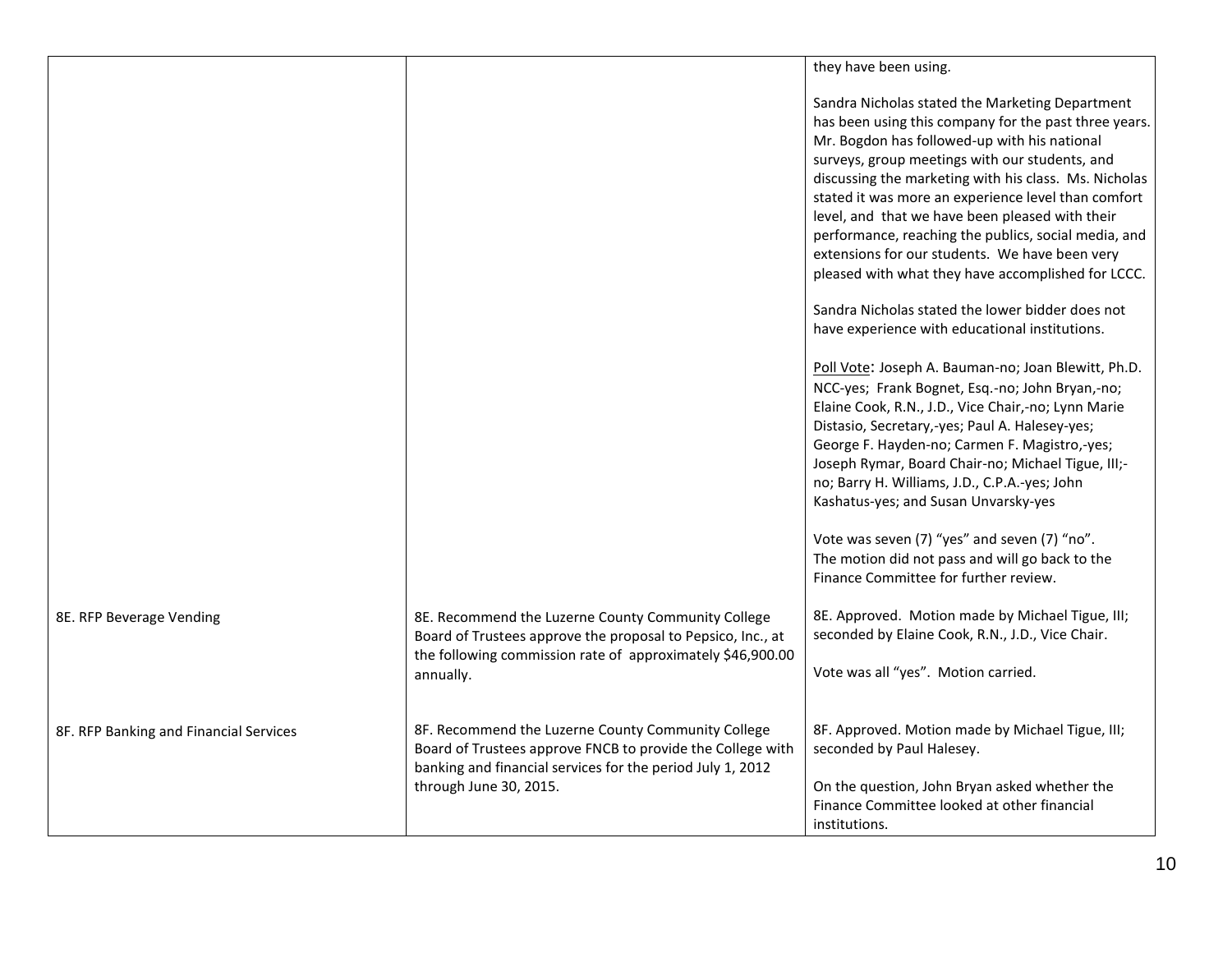|                                                                                  |                                                                                                                                                                                      | President Leary stated the college did an RFQ for<br>professional services; it was reviewed by the<br>Finance Committee. |
|----------------------------------------------------------------------------------|--------------------------------------------------------------------------------------------------------------------------------------------------------------------------------------|--------------------------------------------------------------------------------------------------------------------------|
|                                                                                  |                                                                                                                                                                                      | Vote was twelve "yes". George F. Hayden voted<br>"no" and Carmen F. Magistro abstained from voting.                      |
|                                                                                  |                                                                                                                                                                                      | Motion carried.                                                                                                          |
| 8G. RFP Medical Director, Respiratory Therapy                                    | 8G. Recommend the Luzerne County Community College<br>Board of Trustees approve the proposal to Dr. Pramthesh K.<br>Desai, M.D., at the following rate of \$15,000.00 per year for 3 | 8G. Approved. Motion made by Elaine Cook, R.N.,<br>J.D., Vice Chair; seconded by Michael Tigue, III.                     |
|                                                                                  | years.                                                                                                                                                                               | Vote was all "yes". Motion carried.                                                                                      |
| 8H. Matching Gifts, Paving Project                                               | 8H. Recommend the Luzerne County Community College<br>Board of Trustees approve the utilization of a portion of the<br>Plant Fund Restricted Net Assets as the matching funds        | 8H. Approved. Motion made by Barry H. Williams,<br>J.D., C.P.A.; seconded by Joseph Bauman.                              |
|                                                                                  | required for the completion of the Campus Deferred<br>Maintenance Project related to Paving and sidewalk repairs<br>in an amount not to exceed \$187,500.                            | Vote was all "yes". Motion carried.                                                                                      |
| 8I. Bid 415-Computer and Technology Hardware                                     | 8l. A. Recommend Luzerne County Community College<br>Board of Trustees approve the award of Bid #415 - Dell<br>Marketing for A-Dell Computers, Servers & Notebooks in                | 8I. Approved. Motion made by Michael Tigue, III;<br>seconded by Barry H. Williams, J.D., C.P.A.                          |
|                                                                                  | the total amount of \$124,884.48; Apple for B-Apple<br>Computers in the amount of \$112,698.00; CDWG for C-<br>Hewlett Packard Printers & F-IBM BladeCenter Hardware in              | Vote was "yes". Motion carried.                                                                                          |
|                                                                                  | the total amount of \$36,370.87; LightSpeed for D-Cisco<br>Network Hardware & E-Cisco Engineering Services in the<br>total amount of \$97,725.05. The total amount for items A,      |                                                                                                                          |
|                                                                                  | B, C, D, E & F being purchased from this bid is \$371,678.40.                                                                                                                        |                                                                                                                          |
|                                                                                  | B. Recommend the Luzerne County Community College<br>Board of Trustees approve the award of lease to the low<br>leasing company, University Lease.                                   |                                                                                                                          |
| 8J. Bid 416-Solar PV Installation and Troubleshooting<br><b>Learning Systems</b> | 8J. Recommend Luzerne County Community College Board<br>of Trustees approve the Allegheny Educational Systems, Inc.<br>to provide the Solar PV Installation and Troubleshooting      | 8J. Approved. Motion made by Joseph Bauman;<br>seconded by Elaine Cook, R.N., J.D., Vice Chair.                          |
|                                                                                  | Learning System. This system will support the instruction                                                                                                                            | Vote was all "yes". Motion carried.                                                                                      |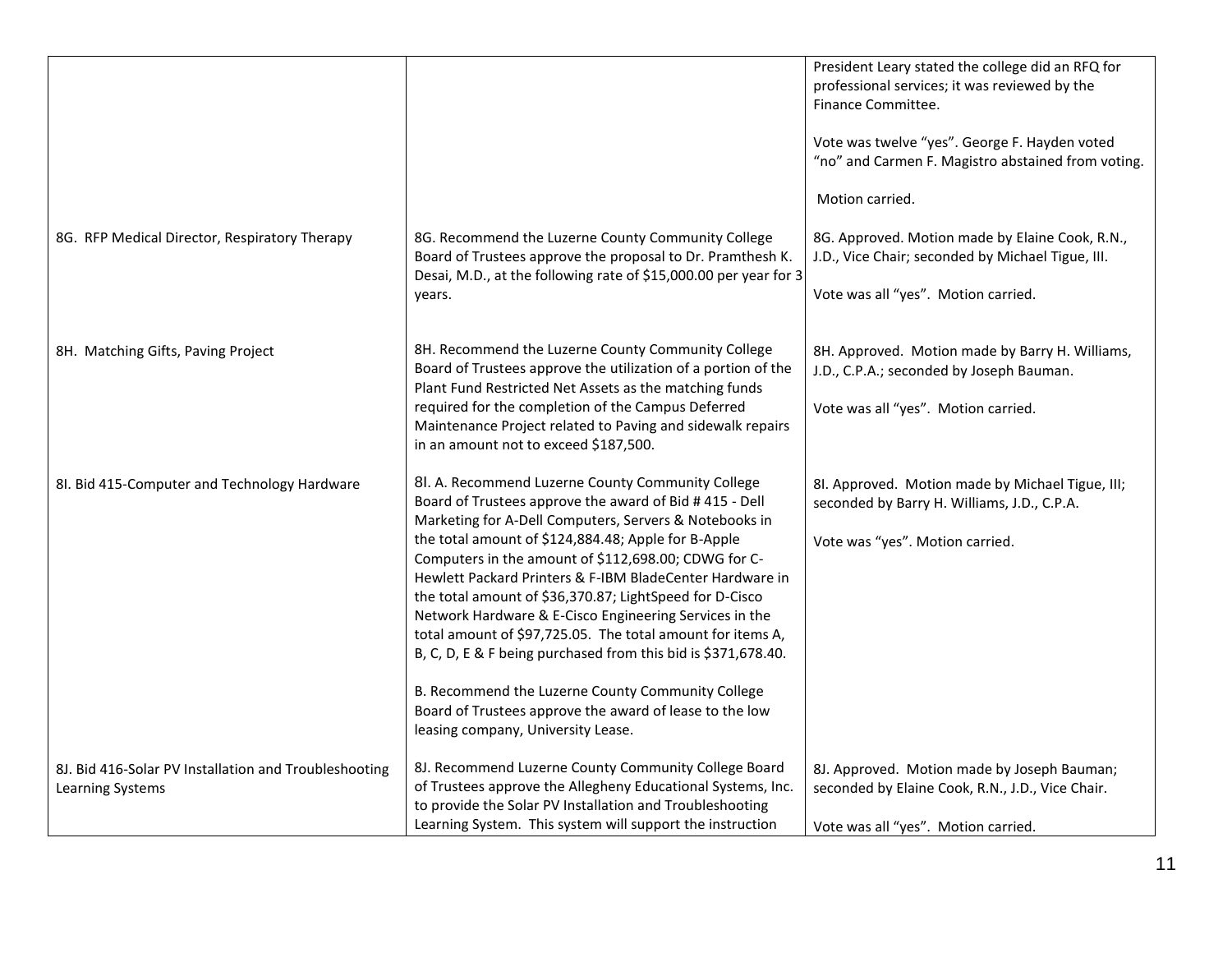|                                                                                    | for student preparation for the NABCEP (North American<br>Board of Certified Energy Practitioners) test for Certified<br>Solar Photovoltaic System Installer. The learning system will<br>include a mobile workstation, component panels, student<br>curriculum, and teacher's guide. The system will be funded<br>through the TAACCCT Grant, a U.S. Dept. of Labor Grant<br>awarded to the Community Colleges in Pennsylvania. |                                                                                                                                             |
|------------------------------------------------------------------------------------|---------------------------------------------------------------------------------------------------------------------------------------------------------------------------------------------------------------------------------------------------------------------------------------------------------------------------------------------------------------------------------------------------------------------------------|---------------------------------------------------------------------------------------------------------------------------------------------|
| 8K. Bid 418-Campus Handicap Ramp and Rail<br>Replacement                           | 8K. Recommend the Luzerne County Community College<br>Board of Trustees approve award of BID #418 for Campus<br>Handicap Ramp and Rail Replacement to Stracka                                                                                                                                                                                                                                                                   | 8K. Approved. Motion made by Elaine Cook, R.N.,<br>J.D., Vice Chair; seconded by Carmen F. Magistro.                                        |
|                                                                                    | Construction Co. in the amount of \$16,704.00.                                                                                                                                                                                                                                                                                                                                                                                  | Vote was thirteen (13) "yes" and one "no" vote<br>submitted by Michael Tigue, III. Motion carried.                                          |
| 8L. Bid 419-Campus Paving and Line Painting                                        | 8L. Recommend the Luzerne County Community College<br>Board of Trustees approve the award of BID #419 for<br>Campus Paving and Line Painting to Pennsy Supply Inc. in                                                                                                                                                                                                                                                           | 8L. Approved. Motion made by Joseph Bauman;<br>seconded by Carmen F. Magistro.                                                              |
|                                                                                    | the amount of \$193,878.00.                                                                                                                                                                                                                                                                                                                                                                                                     | Vote was all "yes". Motion carried.                                                                                                         |
| 8M. Dual Enrollment Program for FY 2012-2013                                       | 8M. Recommend the Luzerne County Community College<br>Board of Trustees approve the continuation of dual<br>enrollment program agreements during FY 2012-2013.<br>Agreements must be signed by the College and School                                                                                                                                                                                                           | 8M. Approved. Motion made by Michael Tigue, III;<br>seconded by Elaine Cook, R.N., J.D., Vice Chair.<br>Vote was all "yes". Motion carried. |
|                                                                                    | District prior to students being registered in order for the<br>reduced tuition to be in effect.                                                                                                                                                                                                                                                                                                                                |                                                                                                                                             |
| 8N. Classified Council Educational Support Personnel<br>Association Agreement.     | 8N. Recommend the Luzerne County Community College<br>Board of Trustees approve the extension of the Classified<br><b>Council Educational Support Personnel Association</b>                                                                                                                                                                                                                                                     | 8N. Approved. Motion made by Michael Tigue, III;<br>seconded by George F. Hayden.                                                           |
|                                                                                    | Agreement from July 1, 2012 through June 30, 2015.                                                                                                                                                                                                                                                                                                                                                                              | Vote was twelve "yes" and two "no" votes<br>submitted by Elaine Cook, R.N., J.D., Vice Chair; and<br>Carmen F. Magistro.                    |
|                                                                                    |                                                                                                                                                                                                                                                                                                                                                                                                                                 | Motion carried.                                                                                                                             |
|                                                                                    |                                                                                                                                                                                                                                                                                                                                                                                                                                 |                                                                                                                                             |
| 9. Report/Action of the Human Resources Committee                                  | Paul Halesey, Committee Chair, presented the Human<br>Resources Committee presented the following action item.                                                                                                                                                                                                                                                                                                                  |                                                                                                                                             |
| 9A. Recommendation to approve Administrative<br>Policies:<br>o Social Media Policy | 9A. Recommendation the Luzerne County Community<br>College Board of Trustees approve the Social Media Policy.                                                                                                                                                                                                                                                                                                                   | 9A. Approved. Motion to approve the Social Media<br>Policy was made by John Bryan; seconded by Joan<br>Blewitt, Ph.D., NCC.                 |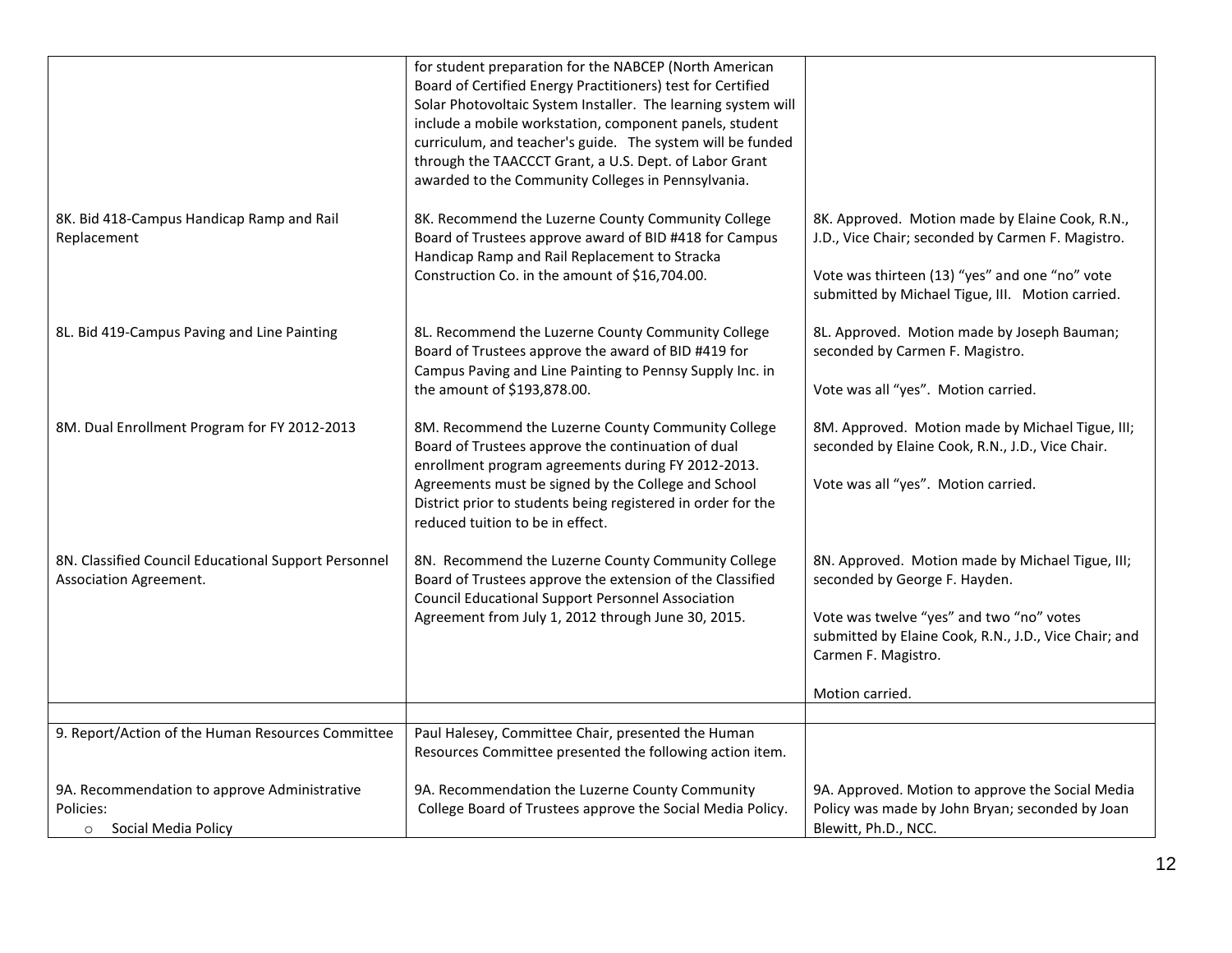| In-House Dissemination Policy<br>$\circ$        | Recommendation the Luzerne County Community College<br>Board of Trustees approve the In-House Dissemination<br>Policy.                                                                                                                                                                                                                                                                             | Vote was all "yes. Motion carried.<br>Approved. Motion to approve the In-House<br>Dissemination Policy was made by Joan Blewitt,<br>Ph.D., NCC; seconded by Joseph Bauman.<br>Vote was all "yes. Motion carried.                                                                                                                                                                                                                                                                                                                                                                                                                                                                                                                                                                                                                                                                                                                                                                  |
|-------------------------------------------------|----------------------------------------------------------------------------------------------------------------------------------------------------------------------------------------------------------------------------------------------------------------------------------------------------------------------------------------------------------------------------------------------------|-----------------------------------------------------------------------------------------------------------------------------------------------------------------------------------------------------------------------------------------------------------------------------------------------------------------------------------------------------------------------------------------------------------------------------------------------------------------------------------------------------------------------------------------------------------------------------------------------------------------------------------------------------------------------------------------------------------------------------------------------------------------------------------------------------------------------------------------------------------------------------------------------------------------------------------------------------------------------------------|
| 9B. Faculty Promotions                          | 9B. Recommendation the Luzerne County Community College<br>Board of Trustees approve the promotion for the following<br>seven (7) faculty members: Associate Professor to Professor:<br>Julie Cleary and John Kulick; Assistant Professor to<br>Associate Professor: Norman Honeywell, William<br>Kashatus, Edward Kuehner, and Kathy Goeringer;<br>Instructor to Assistant Professor: Lynn Grilli | 9B. Approved. Motion made by Michael Tigue, III;<br>seconded by George F. Hayden.<br>Vote was all "yes". Motion carried.                                                                                                                                                                                                                                                                                                                                                                                                                                                                                                                                                                                                                                                                                                                                                                                                                                                          |
| 9C. Recommendation to approve Slate of Officers | 9C. Recommend the Luzerne County Community College<br>Board of Trustees approve the following slate of officers:<br>Chair: Lynn Marie Distasio and Elaine Cook, R.N., J.D.<br>Vice Chair: Barry H. Williams, J.D., C.P.A.<br>Secretary: Carmen F. Magistro.<br>Board Chair Rymar asked Ms. Labenski and Atty. Goldberg<br>to monitor the votes and summarize the findings.                         | 9C. Roll Call Vote for the position of Board Chair.<br>Candidates: Trustee Cook and Trustee Distasio.<br>Joseph Bauman - Elaine Cook, R.N., J.D.<br>Joan Blewitt, Ph.D., NCC - Elaine Cook, R.N., J.D.<br>Frank Bognet, Esq. - Elaine Cook, R.N., J.D.<br>John Bryan - Elaine Cook, R.N., J.D.<br>Elaine Cook, R.N., J.D. - Elaine Cook, R.N., J.D.<br>Lynn Marie Distasio - Lynn Marie Distasio<br>Paul Halesey - Lynn Marie Distasio<br>George F. Hayden - Elaine Cook, R.N., J.D.<br>John Kashatus - Lynn Marie Distasio<br>Carmen F. Magistro - Elaine Cook, R.N., J.D.<br>Joseph Rymar - Lynn Marie Distasio<br>Michael Tigue, III - Elaine Cook, R.N., J.D.<br>Susan Unvarsky - Lynn Marie Distasio<br>Barry H. Williams, J.D., C.P.A. - Elaine Cook, R.N., J.D.<br><b>Results for Board Chair:</b><br>Elaine Cook, R.N., J.D. received nine (9) votes.<br>Lynn Marie Distasio received five (5) votes.<br>Elaine Cook, R.N., J.D., elected Board Chair.<br>Motion carried. |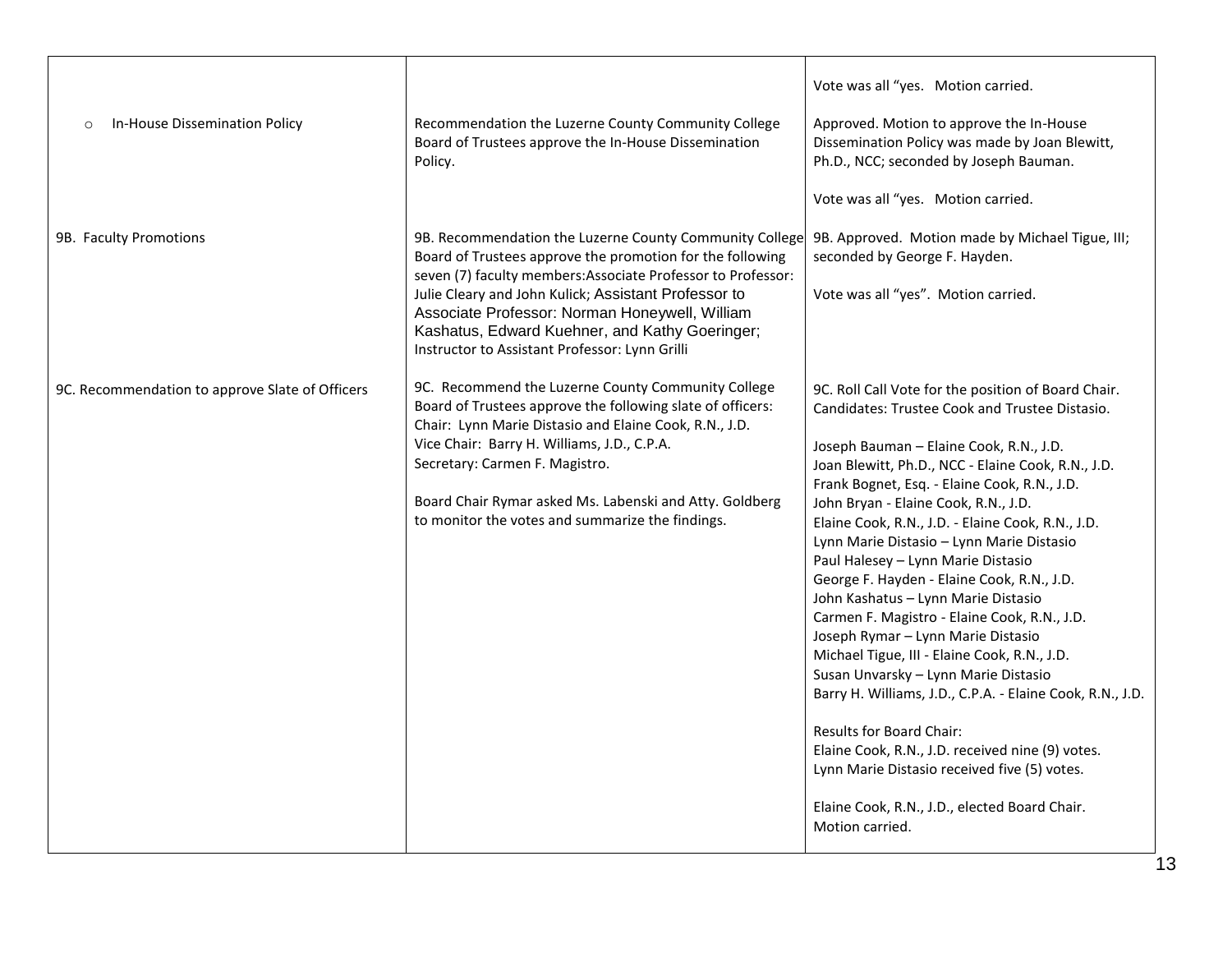|                                                             | Recommendation to appoint Barry H. Williams, J.D., C.P.A.<br>as Vice Chair.                                                                                                                                                                                                                                                                                                                                                                                                                                                                                                                                                                                                                                                                                                                                                                                                                                                                                                                                                                                                                                                                                                                                                                                                                                                                                                                                                                 | Approved. Vote was all "yes". Motion carried. |
|-------------------------------------------------------------|---------------------------------------------------------------------------------------------------------------------------------------------------------------------------------------------------------------------------------------------------------------------------------------------------------------------------------------------------------------------------------------------------------------------------------------------------------------------------------------------------------------------------------------------------------------------------------------------------------------------------------------------------------------------------------------------------------------------------------------------------------------------------------------------------------------------------------------------------------------------------------------------------------------------------------------------------------------------------------------------------------------------------------------------------------------------------------------------------------------------------------------------------------------------------------------------------------------------------------------------------------------------------------------------------------------------------------------------------------------------------------------------------------------------------------------------|-----------------------------------------------|
|                                                             | Recommendation to appoint Carmen F. Magistro as<br>Secretary to the Board.                                                                                                                                                                                                                                                                                                                                                                                                                                                                                                                                                                                                                                                                                                                                                                                                                                                                                                                                                                                                                                                                                                                                                                                                                                                                                                                                                                  | Approved. Vote was all "yes". Motion carried. |
|                                                             |                                                                                                                                                                                                                                                                                                                                                                                                                                                                                                                                                                                                                                                                                                                                                                                                                                                                                                                                                                                                                                                                                                                                                                                                                                                                                                                                                                                                                                             |                                               |
|                                                             | <b>Informational Items</b>                                                                                                                                                                                                                                                                                                                                                                                                                                                                                                                                                                                                                                                                                                                                                                                                                                                                                                                                                                                                                                                                                                                                                                                                                                                                                                                                                                                                                  |                                               |
|                                                             |                                                                                                                                                                                                                                                                                                                                                                                                                                                                                                                                                                                                                                                                                                                                                                                                                                                                                                                                                                                                                                                                                                                                                                                                                                                                                                                                                                                                                                             |                                               |
| 1. Unfinished Business of Previous Meeting                  | No report.                                                                                                                                                                                                                                                                                                                                                                                                                                                                                                                                                                                                                                                                                                                                                                                                                                                                                                                                                                                                                                                                                                                                                                                                                                                                                                                                                                                                                                  |                                               |
| 2.Informational Report of the Executive Committee           | Board Chair Rymar noted the minutes of the last Executive                                                                                                                                                                                                                                                                                                                                                                                                                                                                                                                                                                                                                                                                                                                                                                                                                                                                                                                                                                                                                                                                                                                                                                                                                                                                                                                                                                                   |                                               |
|                                                             | Committee were enclosed in the Board packet.                                                                                                                                                                                                                                                                                                                                                                                                                                                                                                                                                                                                                                                                                                                                                                                                                                                                                                                                                                                                                                                                                                                                                                                                                                                                                                                                                                                                |                                               |
|                                                             |                                                                                                                                                                                                                                                                                                                                                                                                                                                                                                                                                                                                                                                                                                                                                                                                                                                                                                                                                                                                                                                                                                                                                                                                                                                                                                                                                                                                                                             |                                               |
| 3. Informational Report of the Human Resources<br>Committee | Paul Halesey, Committee Chair, Human Resources<br>Committee, presented the following informational report:<br>INFORMATION ON RECENT APPOINTMENTS New Hires since<br>April 17, 2012: Administration-Helene Flannery, FT Project<br>Manager TAACCCT Grant, \$42,581.16/yr, May 21, 2012;<br>Rosana Reyes, FT Dean of Enrollment Management/Student<br>Development, \$76,058.02/yr, June 25, 2012.<br>Classified (Compensation in accordance with Classified<br>Association Collective Bargaining Agreement) -<br>Joan Beyer, FT Temporary Fitness Center/Gymnasium<br>Attendant, \$16,644.00/yr, April 10, 2012;<br>John Reilly, PT Temporary Fitness Center/Gymnasium<br>Attendant, \$9.15/hr, April 10, 2012;<br>Linda Kotch, FT Custodian, \$18,325.00/yr, April 16, 2012;<br>Richard Olshefski, FT Custodian, \$18,325.00/yr, April 30,<br>2012; Victoria Rood, PT Custodian, \$8.81/hr, May 14, 2012;<br>Michael Pac, PT Custodian, \$8.81/hr, May 21, 2012.<br>LEAVE REPORT STATUS- Sabbatical Leave for Faculty:<br>Barry Cipala, Director, Distance Education & Experiential<br>Programs, March - September 2012.<br>Leaves of Absence: Renee Allardyce, FT Culinary Arts<br>Technical Services Technician.<br>Separations from Employment: Mikkilina Prednis, PT Food<br>Service Utility Worker, April 11, 2012;<br>Lisa Mikula, Title III Specialist, April 27, 2012;<br>Gayle Slezak, FT Faculty, Speech/Fine Arts/Philosophy, May | No action required.                           |